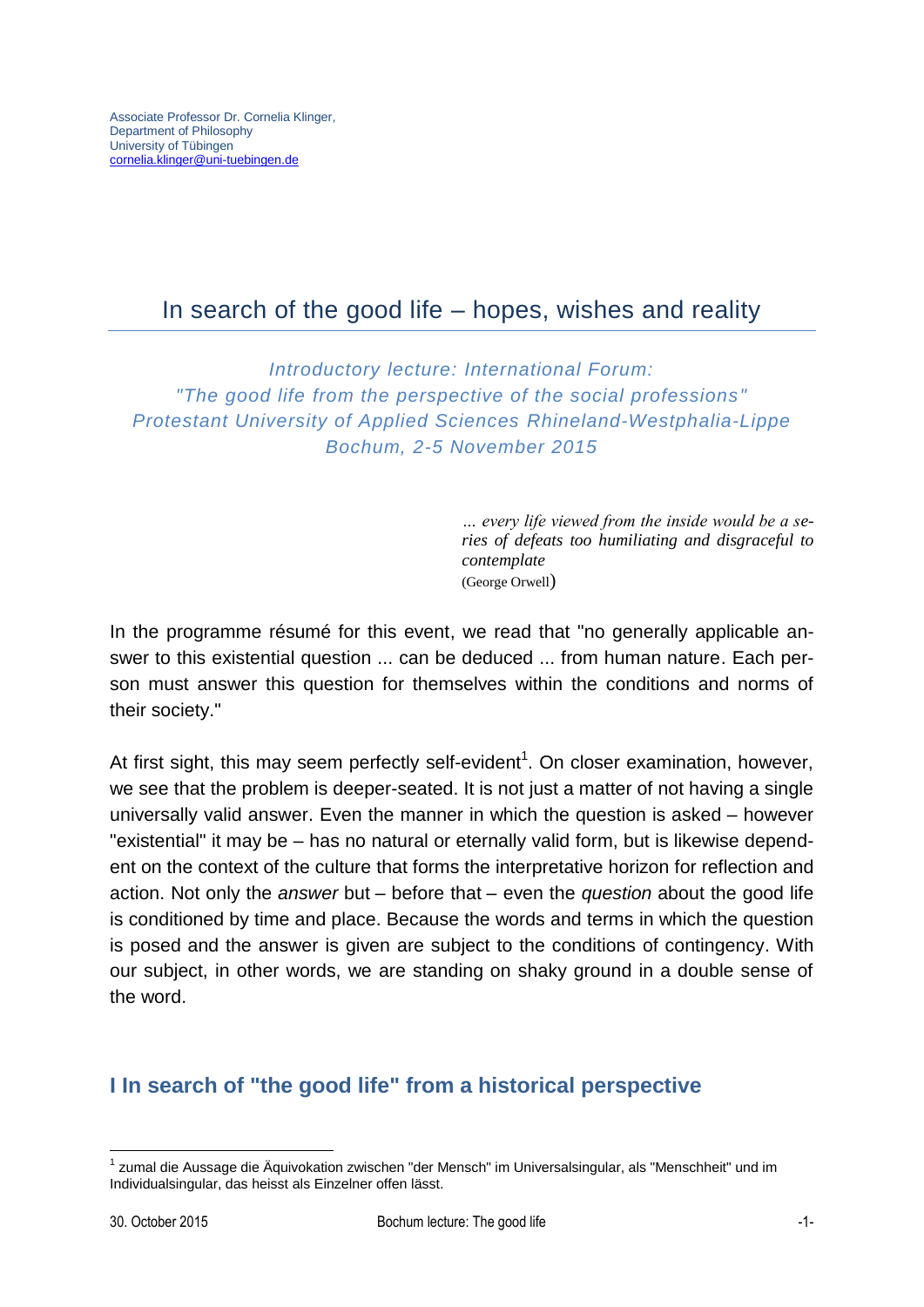In order to illustrate this, permit me to use this lecture for a short flashback on the various ways in which this question has been asked – restricting ourselves to the horizons of western thought.

#### **1**

The philosophical tradition of Greco-Roman antiquity enquired after the good life or, to be more precise, the good *per se*, the greatest good (*summum bonum*) and the common good (*bonum commune*). From this perspective, the well-being of the whole takes priority over that of the parts, of individuals and their respective well-being:

*"... true statesmanship [must] at all costs give prior attention to the common good and not to that of individuals – for the common good holds states together, whereas the interests of individuals are divisive in their effect ... and it is in the interests of both commonwealth and individuals ... when common interests are served more than personal interests " 2 .*

Based on this assumption, the lives of individuals can be described as good and happy, as congenial and felicitous, when they recognise the true order of things and when they assume and fulfil the place assigned to them in that order. According to Aristotle, a person's prowess, their ἀρετή, consists in the realisation of their potential in the place assigned to them. The good life and the virtuous life converge. Any such orientation of society towards an ultimate objective and purpose presupposes a cohesive conception of the world and a hierarchically structured ("stratified") social order based on it.

# **2**

This understanding survived into medieval Christianity<sup>3</sup>. Admittedly, the emphasis moved from the *bonum commune* of the worldly commonwealth (the Greek *polis* or the Roman *res publica*) towards transcendence, to put it succinctly: from the state to God (to the kingdom of God). The good life was no longer even sought in the "earthly vale of tears", but beyond the bounds of time and space in an eternal life. But the connection between the good and the virtuous remained. A virtuous life is the path to salvation. More precisely, a godly life on the one hand and divine grace on the other were believed to bring delivery from the flawed, 'fallen' and 'sinful' world of mortality.

However widely the emphases placed by the ancient and the medieval worlds or, later, by Catholicism and Protestantism in Western Europe may have differed from

 2 Platon, Gesetze. 875; vgl. Aristoteles, Nikomachische Ethik 1094b-10.

 $3$  vgl. Thomas von Aquin, Summa Theologiae I-II, Quest. 57, arts. 6 und 7; Quest. 90, art 2.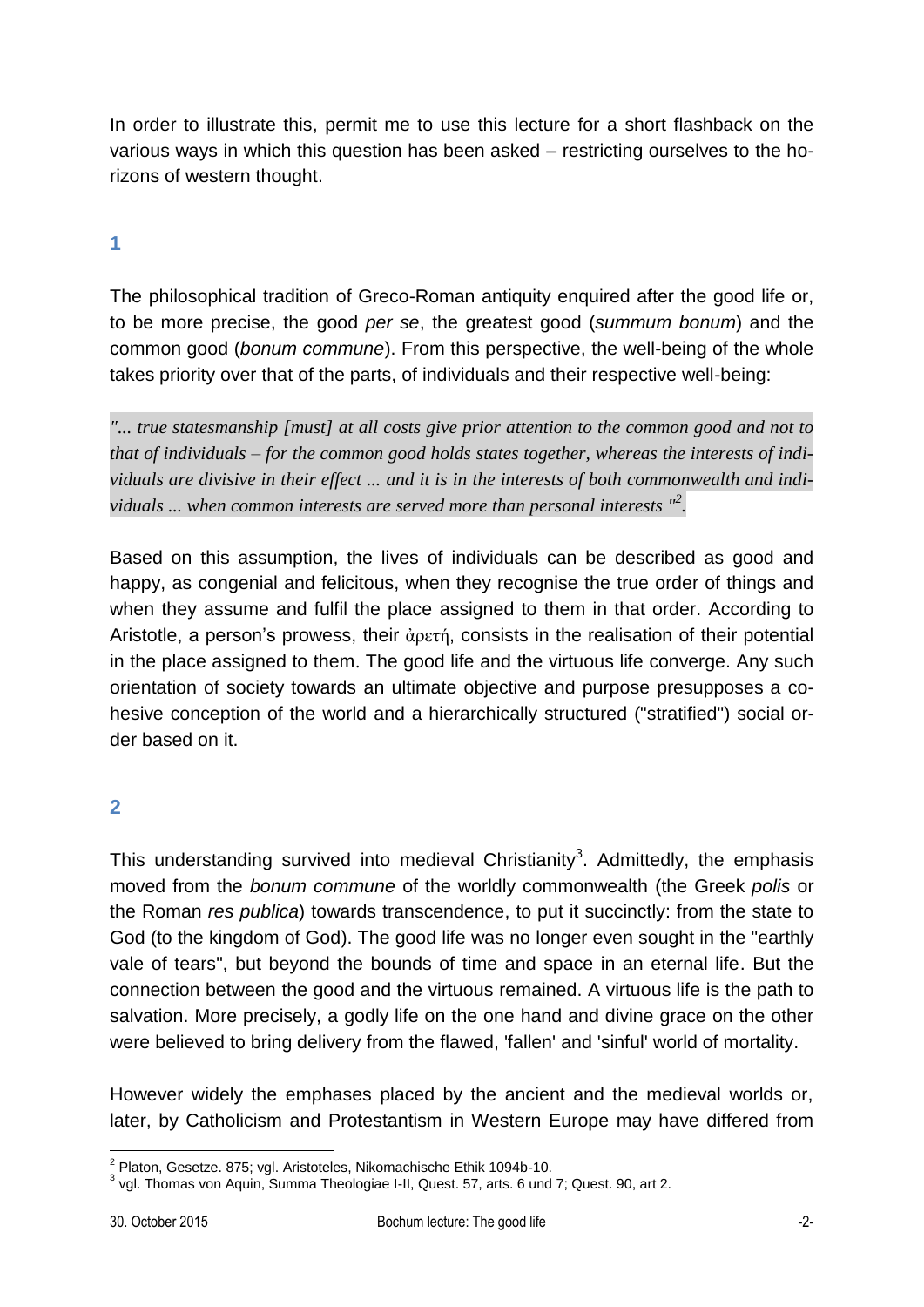one another, they were all at a very far remove from the concept, as expressed in the draft programme of our conference, that "each person must answer the question about the good life for themselves". Not only would it not have occurred to the ancient philosophers and the theologians of the Middle Ages to pose the question about the good life in such a way; such a thought would surely have struck them as absurd, as dangerously boastful hubris (ὕβρις), if not as blasphemy, profanity.

## **3**

This changed, not so much abruptly as fundamentally, with the demise of the ancient western worldview and its hierarchical, gradualist concepts of order. The "great chain of being"<sup>4</sup>, in which every creature is assigned a specific place, was shattered.

*"Once the human self becomes detached from its cosmic and transcendent moorings, the good can hardly be more than what [Thomas] Hobbes calls it: 'the object of any man's appetite or desire'"<sup>5</sup> .*

This change did not come about by chance, as if it had suddenly occurred to people for the first time after millennia, enabling them to 'see the light' and to reflect on their own instincts, motives and desires. It is far more the case that an epochal broadening of horizons and a diversification of reality and choices of action due to an increasing social division of labour meant that individuals' lives and experience had become so contextually varied that their concepts of humanity, the world and truth, and their understandings of the meaning of life and the purpose of existence, diverged far too widely to still be able to serve as the foundation for a universally binding social order.

Gradually, and despite massive opposition repeatedly flaring up, a particular insight – which John Rawls described in the late  $20<sup>th</sup>$  century as follows – gained general acceptance:

The processes of secularisation and modernisation render the pursuit of happiness in terms of the realisation of the good life, as a goal for society as a whole, increasingly difficult and ultimately impossible<sup>6</sup>. Universally binding hierarchies of value and quality, with a *summum bonum* as their summit, fade away.

<sup>1</sup> <sup>4</sup> Arthur Lovejoy, The Great Chain of Being

<sup>&</sup>lt;sup>5</sup> [Leviathan I, 6, S. 120]" zitiert nach Louis Dupré, Passage to Modernity: Essay in the Hermeneutics of Nature and Culture. New Haven: Yale University Press 1993. S. 143

 $6$  "The diversity of doctrines - the fact of pluralism - is not a mere historical condition that will soon pass away. It is ... a permanent feature of the public culture of modern democracies (John Rawls, The Idea of an Overlapping Consensus. In: Oxford Journal of Legal Studies Vol. 7, no. 1, 1987. S. 4). "... no one any longer supposes that a practical political conception for a constitutional regime can rest on a shared devotion (a.a.O., S. 5).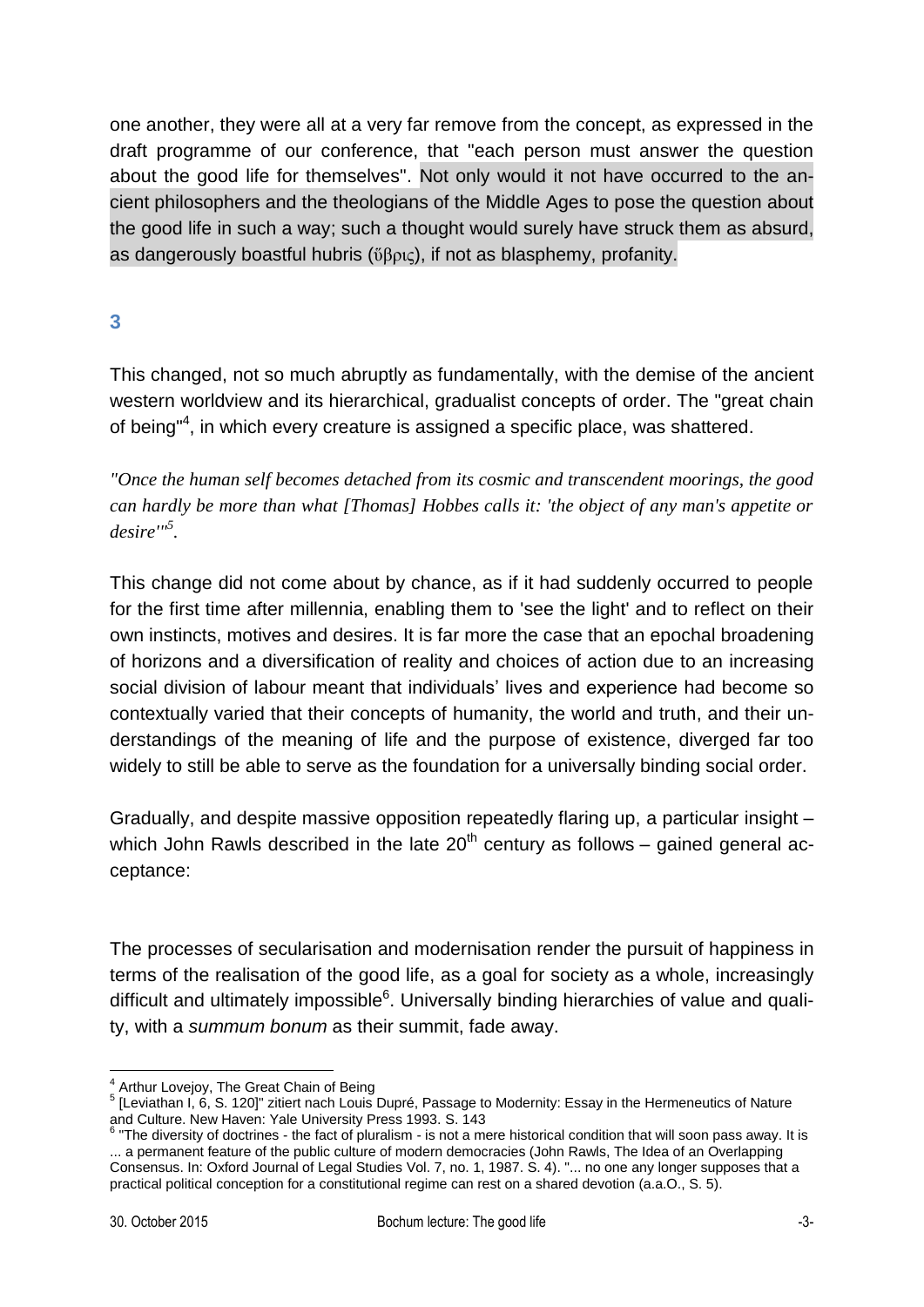*"Civil society can no longer constitute the 'good society', a fact of which it is aware, nor can it promise the 'good life' any more" 7 .*

But, there is never loss without gain! The counterpart to the demise of the concept of the *bonum commune* in the "good society" is the rise of the freedom of the individual. For, if the whole can no longer be intended or desired, then consequently the individual parts gain precedence over the whole.

#### John Stuart Mill asks:

*"For what is the peculiar character of the modern world – the difference which chiefly distinguishes modern institutions, modern social ideas, modern life itself, from those of times long past?"* 

to which his answer is:

*"It is, that human beings are no longer born to their place in life, and chained down by an inexorable bond to the place they are born, but are free to employ their faculties, and such favourable chances as offer, to achieve the lot which may appear to them most desirable"<sup>8</sup> .*

The revolution in mindset inherent in the rise of the concept of liberty sets each and every individual free for the destiny that appears most desirable to them, seeking their "Glück" (*happiness*) and, with a little "Glück" (*good luck*, *fortune*), finding it. The close relationship between the good (the good life) and the virtuous gives way to the conjunction of happiness and success. Although reliant upon favourable circumstances beyond our control, this success is nevertheless primarily dependent on our own talent, abilities and achievement: we are all *architects of our own fortunes* – *hands on* – a truly 'manual' understanding of "Glück" (*happiness, good luck*, *fortune*). What was once a matter of the *recognition* of a predetermined order has now become a question of the development and realisation of respective personal conceptions or blueprints, a matter of *action*, specifically of capacity and labour. It is only once thus placed at our individual disposal that the happiness question actually appears really important, indeed central for people's conduct of life, conditions under which a new property emerges: that of individuality.

It is only in this historic and cultural context, that is, in the modern context of thought and action, that the statement in our draft programme suddenly takes on the sense which appears so increasingly self-evident to us today: the self-fulfilment of the *selfmade man* – in Protestant work ethics still bound to and supported by a transcendent, otherworldly destiny and the concept of divine election.

<u>.</u>

<sup>&</sup>lt;sup>7</sup> Niklas Luhmann, Individuum, Individualität, Individualismus. In: Ders., Gesellschaftsstruktur und Semantik. Studien zur Wissenssoziologie der modernen Gesellschaft. Frankfurt: suhrkamp 1989. S. 199.<br><sup>8</sup> John Stuart Mill The Subjection of Wamen (1960), Jp. J. St. Mill: Three Essays, Ed. by Bi

John Stuart Mill, The Subjection of Women (1869). In: J. St. Mill: Three Essays. Ed. by Richard Wollheim. Oxford/ New York: Oxford University Press 1995. S. 445.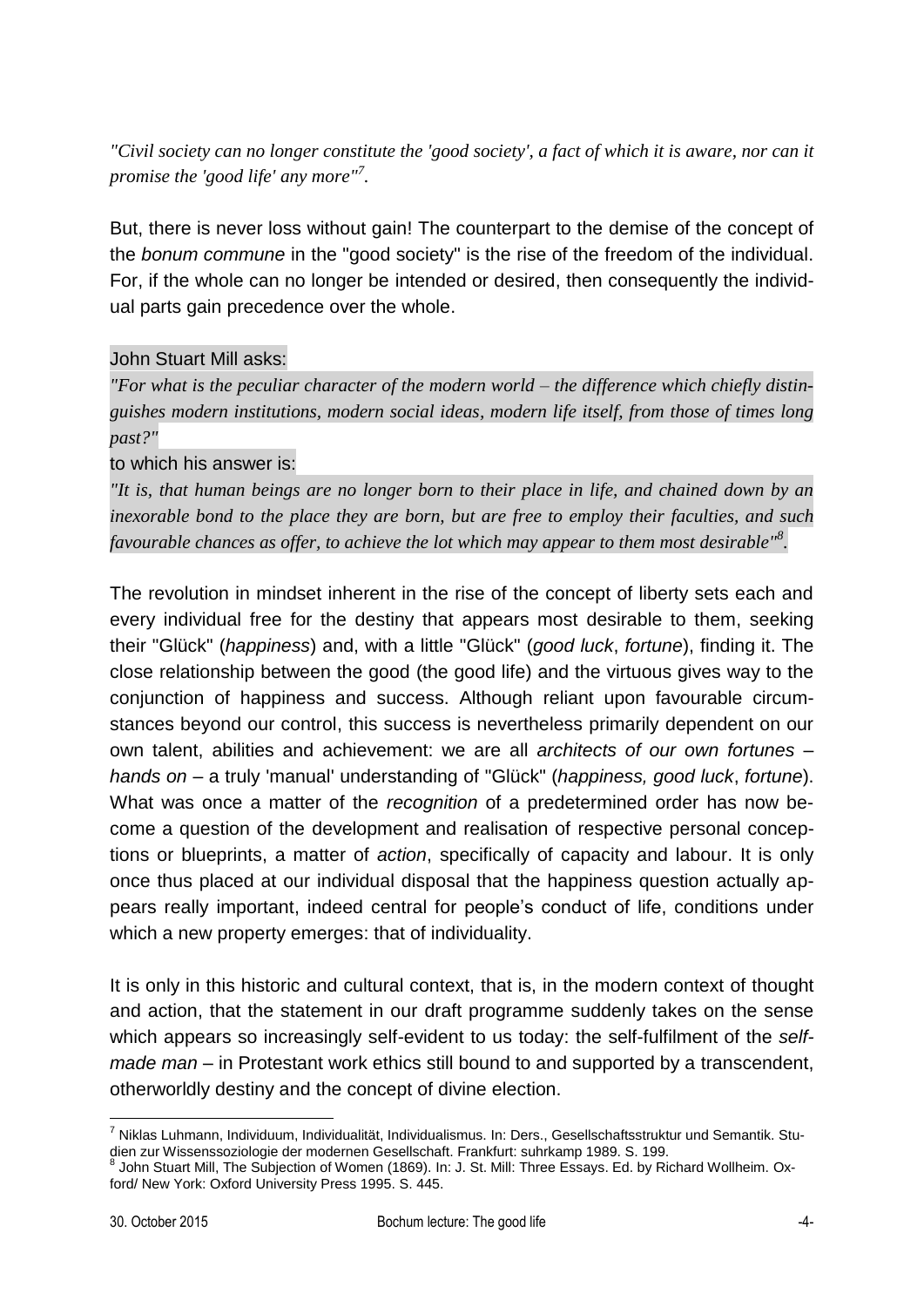However, these architects of their fortune are by no means so individual or solitary. They enter into alliances, form a *contrat social* and create a commonwealth, a state, which corresponds to this wholly new conception. In the modern state, at least insofar as it thinks of itself as free and/or liberal, the pursuit of happiness is raised to the constitutional level, becoming a criterion for the legitimacy of the political system and of government:

*"We hold these truths to be self-evident that all men are created equal<sup>9</sup>, that they are endowed by their Creator with certain unalienable rights, that among these are life, liberty, and the pursuit of happiness. That to secure these rights, governments are instituted among men, deriving their just powers from the consent of the governed. That whenever any form of government becomes destructive of these ends, it is the right of the people to alter or abolish it, and to institute new government ..." <sup>10</sup> .* 

*"The states unite the people, so that through this union and in this union each individual person is better and more certainly enabled to enjoy their share of happiness. – The sum of the individual happiness of all the members is the happiness of the state. Apart from this there is no other. All other happiness of the state whereby individual members, however few they may be, suffer or are forced to suffer, is tyranny in disguise" 11 .*

This fundamental subservience of the state to the interests of the individual survives down to the present:

*"The foremost task of the state and of politics in general consists in meeting the needs of individuals" 12 .*

When it comes to the actual shaping of happiness, however, and of filling the term with life, then that is no more the business of the state than it is the business of a servant to question the Why and Wherefore of his master's orders, which must be simply taken as *given.* Accordingly, modern social theory exercises wise restraint and/or indifference:

*"A moderate universalism ... starts with the a priori assumption of the forms and conceptions of the good life as given" 13 .*

<sup>1</sup> <sup>9</sup> Die moderne Freiheits- und Gleichheitsidee sind gleichursprünglich: Wenn das Recht jedes Einzelnen auf Rechte verkündet wird, dann verlieren Rangordnungen zwischen den Einzelnen grundsätzlich ihre Legitimation. Dennoch besteht zwischen diesen beiden Postulaten moderner demokratischer Verfassungen ein bis heute unaufgelöstes Spannungsverhältnis.

<sup>&</sup>lt;sup>10</sup> Declaration of Independence, July 4, 1776.

<sup>11</sup> Gotthold Ephraim Lessing, Ernst und Falk. Gespräche für Freimaurer (1778). Hg.v. Ion Contiades. Frankfurt:

Insel 1968. S. 19. Selbst die sanftesten Reiche geraten unter den Verdacht der Tyrannei, in moderner Terminologie des Totalitarismus wenn sie den Primat der Teile / der Einzelnen nicht anerkennen.

<sup>&</sup>lt;sup>12</sup> Michael Walzer, Zivile Gesellschaft und amerikanische Demokratie. Berlin: Rotbuch 1992. S. 169.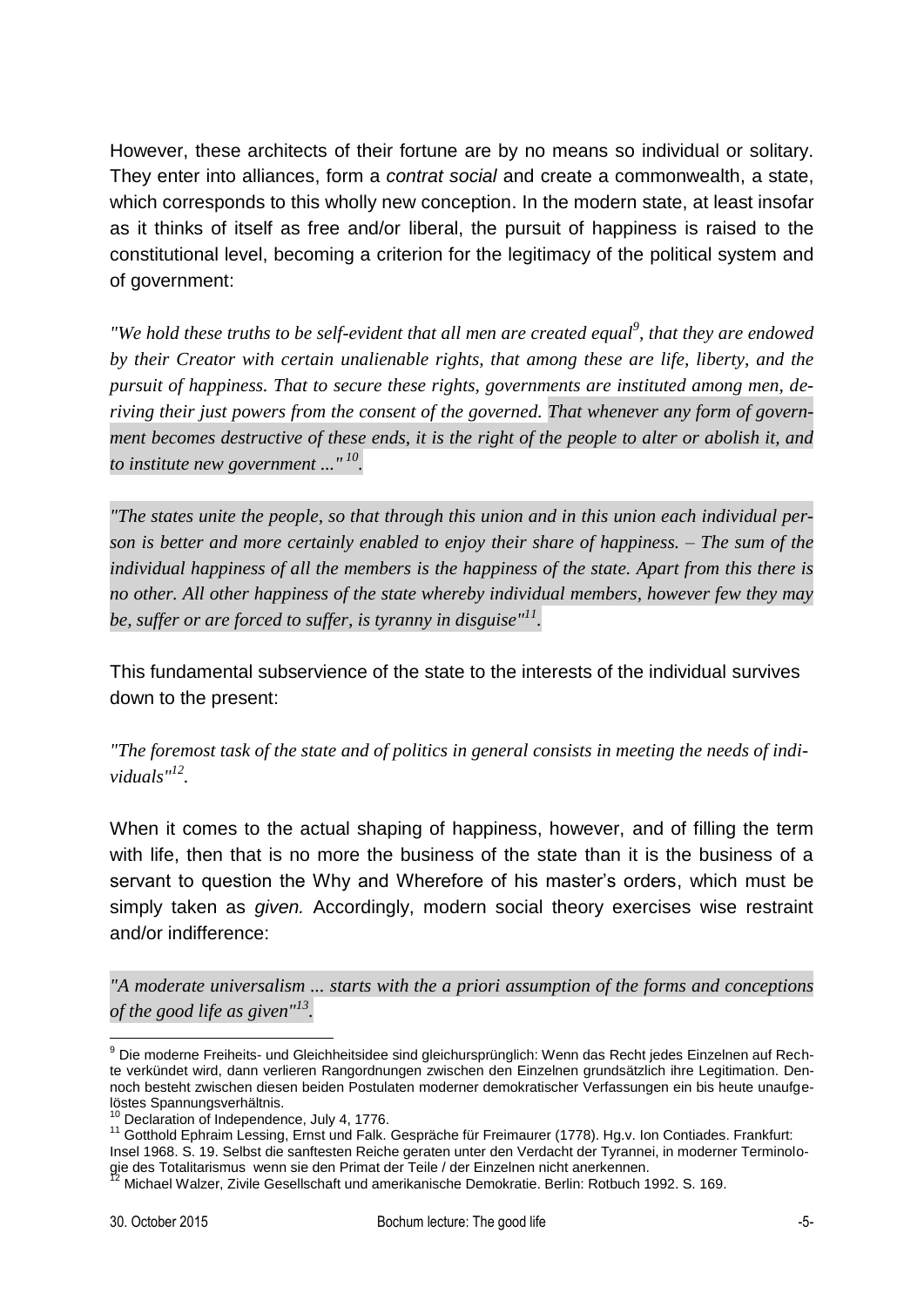In other words, the forms and conceptions of the good life become "private concerns":

*Liberalism ... divides social life into different domains of relevancies. Stressing the heterogeneity of the 'public' (political) and the 'private' (citoyen and homme) this view is peculiarly suited to modern pluralistic societies, in which there is no general agreement about ideals of the person"<sup>14</sup> .*

#### **4**

While the modern state withdraws, then, from all determination of the material form and/or content of happiness, this by no means implies that people are left alone in their newly gained freedom to develop and realise their respective desires and goals by themselves. That other great system of action, which becomes differentiated and develops a life of its own in the process of modernity, the capitalist economy – for good reason also known as private enterprise – helpingly stands alongside individuals in their avowedly entirely private *pursuit of happiness*.

Neither the goal nor the measure of "a*ny man's appetite or desire*" is to be found in some perennial, inner human nature, but "appetite" can be aroused and steered, increased and refined: cultivated; and "desires" can be infinitely extended. In short, the modern economy sets about the task, not only of satisfying people's newly discovered and/or recently legitimated demand for happiness, not only of stilling hunger or of quenching thirst. Instead, the pursuit of happiness is propelled and increased: to forever more new realms, to staggering heights and to unprecedented depths. Even if modern capitalism is not the inventor of the wish machine, it certainly does fire it into top gear, milking *appetite and desire* to the utmost limits.

Especially as of the middle of the  $20<sup>th</sup>$  century with the development of the capitalist economy towards a market economy, the production of consumer goods and the provision of services, the quest for the good life – more correctly: the "better and better still" life – experienced an unprecedented boom. Happiness lay now in the overabundance of goods for one's individual material consumption, for the psycho-physical enjoyment of earthly and/or mortal life in the here and now of the "thrill-seeking socie-

 $\overline{a}$ 

<sup>&</sup>lt;sup>13</sup> Martin Seel, Plädoyer für die zweite Moderne. In: Die Aktualität der 'Dialektik der Aufklärung'. Hg.v. H. Kunnemann/ H. de Vries. Frankfurt 1989. S. 52. Das kann möglicherweise so weit gehen, die Grundlagen der einmal in der Verfassung gesetzten Ziele in Frage zu stellen, wenn es dem demokratisch gebildeten Willen der Bürger entspricht: *"Mit allen statischen Regulativen setzt die zweite Moderne auch den Gedanken einer linearen Annäherung ans gute und befreite Leben außer Kraft"* (a.a.O., S. 41.M. Seel, Plädoyer für die zweite Moderne, S. 52. <sup>14</sup> Charles Larmore, Patterns of Moral Complexity. Cambridge 1987. S. 124.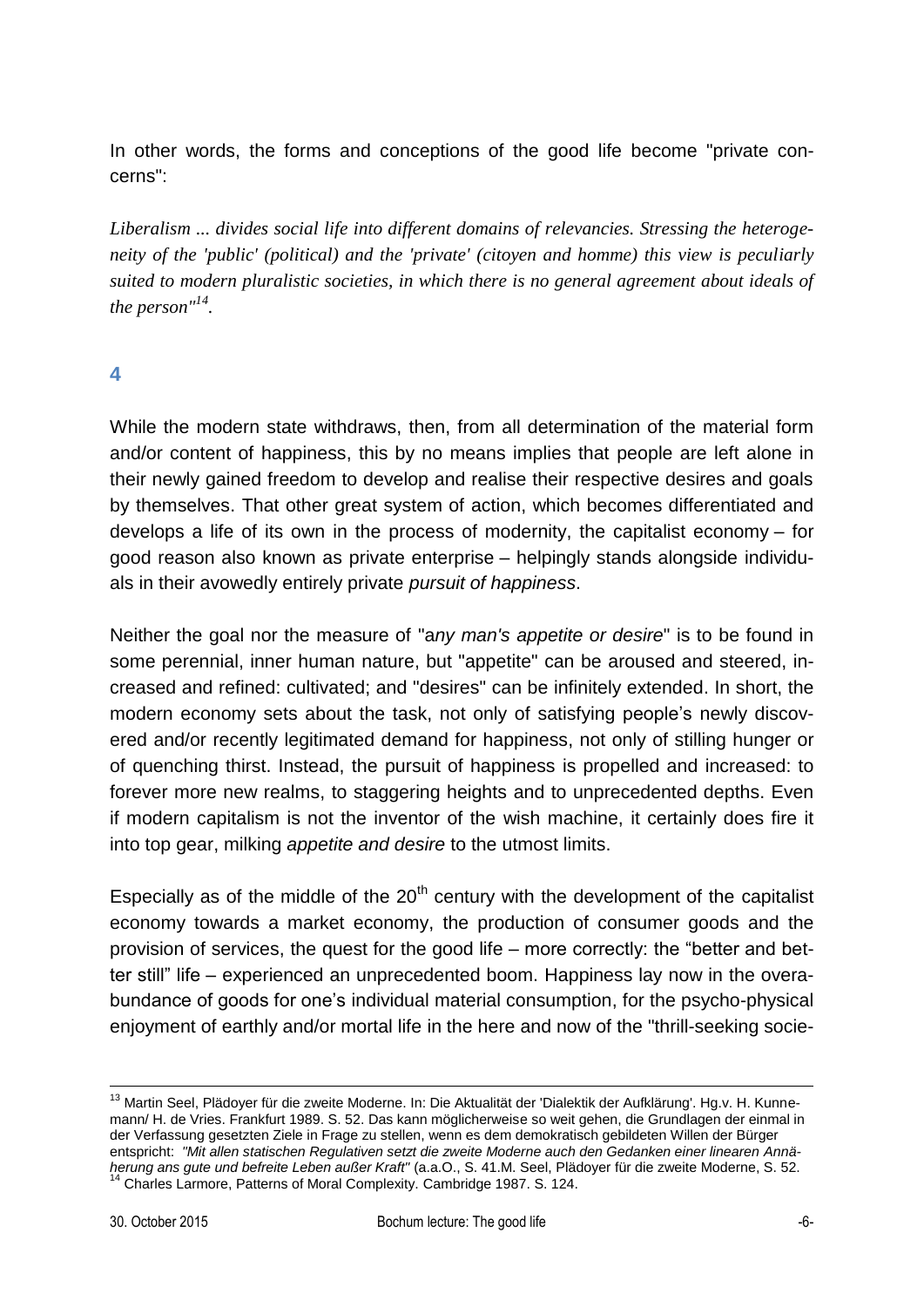ty" – where I order *"an instant coffee, subito please!"* – always more and more, and never enough …

This new orientation of major industry towards "any man's appetite or desire" as the promotion and pampering of body and soul also finds verbal expression in a modified and increased usage of "good" words such as "well-being" or German neologisms such as "wellness"<sup>15</sup>. Well is a clear sign that *the good* (in the old sense) has once again undergone a change in meaning. Jean Baudrillard speaks of a "*revolution of*  well-being<sup>"16</sup>. At the core of this revolution lies the *aestheticisation* and *commodification* of the good life, happiness in personal fulfilment, in the *self-design* of the creative worker, the *designer self,* which is hedonistically created and *styled*. The individual is encouraged to seek self-fulfilment, to exploit and/or exhaust his/her potential, to maximise up to the point at which one's own life becomes a work of art(ifice).

The good life relocates and/or is redefined from being the notion of self-fulfilment as the unfolding of 'dormant' attributes and abilities, inherent and hidden within the self, to become the notion of infinite self-improvement: self-enhancement<sup>17</sup>. The self is drawn into the spiral of permanent growth, not only conducting life analogous to the way in which a businessman runs his firm, the individual *is* his firm, which is geared

vgl[. https://en.wikipedia.org/wiki/Self-enhancement](https://en.wikipedia.org/wiki/Self-enhancement)

<sup>1</sup> <sup>15</sup> "Wellness" has been an English word for a long time, although it was rarely used until Dr. Halbert L. Dunn "introduced the concept of wellness (or high-level wellness) in a series of twenty-nine lectures he gave at the Unitarian Church in Arlington County, Virginia in the late 1950s. Those lectures provided the basis for his book, High Level Wellness, which was published in 1961" (quoted from Wikipedia reference-linkHalbert\_L.\_Dunn). "The modern concept of wellness did not, however, become popular until the 1970s" (quoted from Wikipedia referencelinkWellness\_(alternative\_medicine)). The whole wellness thing expanded to mean many things beyond which Dr. Dunn first intended it to, but it appears that he is responsible for the use of this word in particular rather than any other word. It makes sense that he would use a less common word to refer to his specific type of health and wellbeing that is distinct from the other generic words." [http://www.englishforum.ch/family-matters-health/45379](http://www.englishforum.ch/family-matters-health/45379-origin-word-wellness.html) [origin-word-wellness.html](http://www.englishforum.ch/family-matters-health/45379-origin-word-wellness.html) (letzter Aufruf 14.10.2015).

Jean Baudrillard, The Consumer Society: Myths and Structures. London: SAGE 1998. S. 50: "The 'Revolution of Well-Being' is heir to, or executor of, the Bourgeois Revolution, or simply of any revolution which proclaims human equality as its principle without being able (or without wishing) fundamentally to bring it about. The democratic principle is then transferred from a real equality of capacities, of responsibilities, of social chances and of happiness (in the full sense of the term) to an equality before the Object and other manifest signs of success and happiness. This is the democracy of social standing, the democracy of the TV, the car and the stereo, an apparently concrete but, in fact, equally formal democracy which ... corresponds to the formal democracy enshrined in the Constitution. Both of these, one serving as an alibi for the other, combine in a general democratic ideology which conceals the absence of democracy and the non-existence of equality."

<sup>&</sup>quot;Self-enhancement is a type of motivation that works to make people feel good about themselves and to maintain self-esteem. This motive becomes especially prominent in situations of threat, failure or blows to one's selfesteem. Self-enhancement involves a preference for positive over negative self-views. It is one of the four selfevaluation motives:, along with self-assessment (the drive for an accurate self-concept), self-verification (the drive for a self-concept congruent with one's identity) and self-improvement (the act of bettering one's self-concept). Self-evaluation motives drive the process of self-regulation, that is, how people control and direct their own actions. There are a variety of strategies that people can use to enhance their sense of personal worth. For example, they can downplay skills that they lack or they can criticise others to seem better by comparison. These strategies are successful, in that people tend to think of themselves as having more positive qualities and fewer negative qualities than others. Although self-enhancement is seen in people with low self-esteem as well as with high self-esteem, these two groups tend to use different strategies. People who already have high esteem enhance their self-concept directly, by processing new information in a biased way. People with low self-esteem use more indirect strategies, for example by avoiding situations in which their negative qualities will be noticeable. There are controversies over whether or not self-enhancement is beneficial to the individual, and over whether selfenhancement is culturally universal or specific to Western individualism."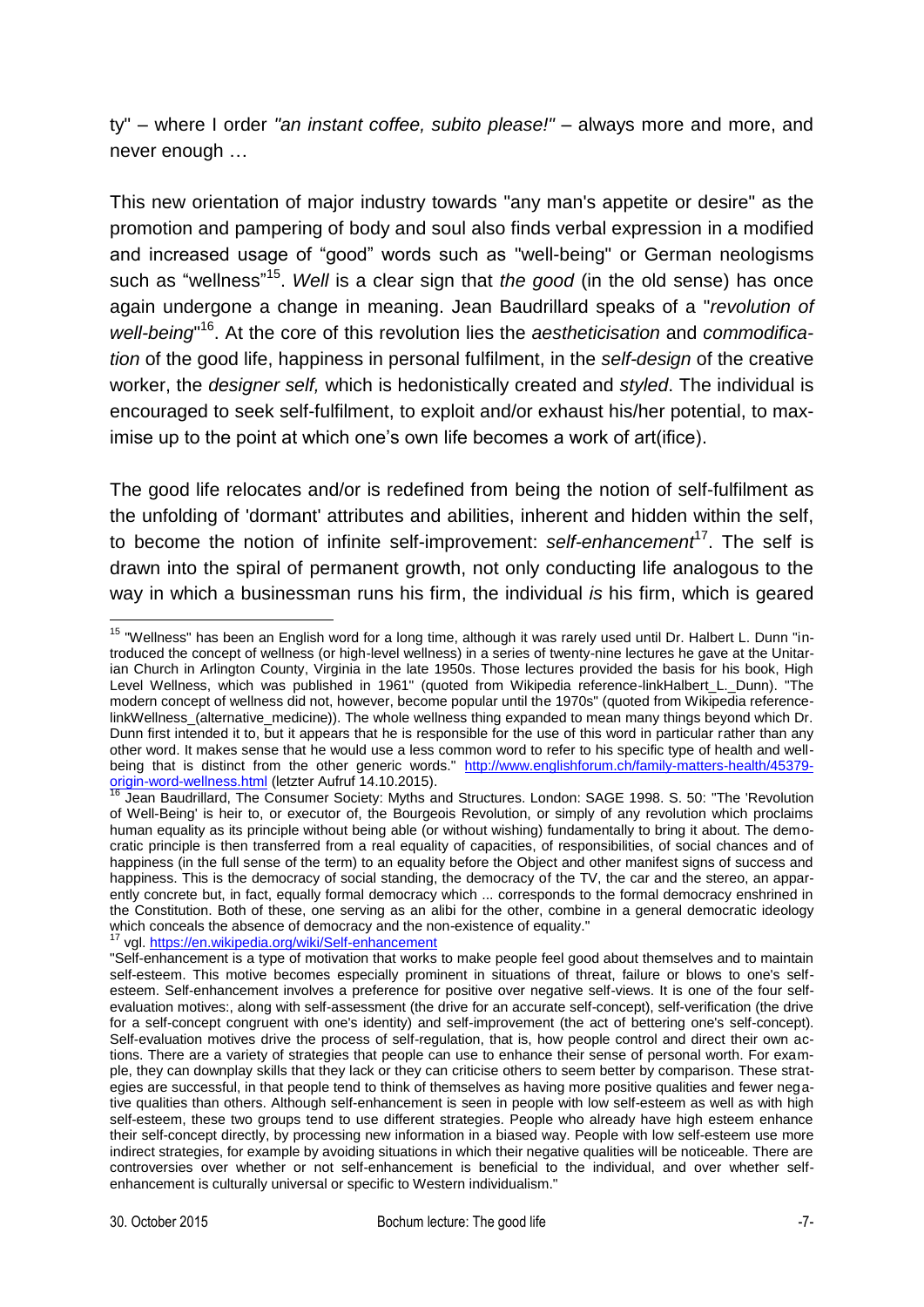to permanent maximisation and/or growth – or to collapse, just like the capitalist economy itself.

For their happiness on this hazardous journey, individuals have at their disposal not only vast accumulations of material objects, goods, commodities and *gadgets* of all kinds, but also human helpers, counsellors and therapists, trainers and coaches, doctors, medicine men, healers, shamans and seers as well as the veritable libraries of advice, remedy, counselling and self-help literature, which they produce. That is the world of good "Gelingen", of better-and-better "Gelingen".

Apropos: I was surprised when I read the word "Gelingen" in the title of our event. In my own usage, the question as to this "Gelingen" does not extend nearly as far as to encompass the whole good and happy life; it has a 'technical' connotation to it: a stunt or trick, a cake, perhaps a theatre production or a dinner invitation can "gelingen" – or not, as the case may be (the perennial shadow of "Gelingen" is fail $ure<sup>18</sup>$ ). I went on to ask myself, what exactly the equivalent for "Gelingen" actually is in other languages: In English, it is "to succeed", "to turn out well" or even: "*enhancement*", for which the translators of this project (initially) opted.

I then entered search words such as "*wie gelingt*" and "*so gelingt*" in *Google*<sup>19</sup> . The resultant hits led me with great consistency from technical concerns – such as "*Wie gelingt alternativer Hochwasserschutz*?" <sup>20</sup> [How does alternative flood prevention work?], "*So gelingt der Umstieg auf Windows 10*" [How to switch successfully to Windows 10], and "*So gelingt Firmen das Comeback*" [Successful comeback strategies for firms] – to the technical details of homemaking, which, since time immemorial, have always required every recipe and prescription imaginable: ("*Wie gelingt Baiser*haube?" [How can meringues turn out well?] on CHEFKOCH.DE<sup>21</sup> or "So gelingt Pizzateig<sup>"22</sup> [How to make a good pizza base]). The search then led from the kitchen into the bedroom and, preferably, straight out again with advice on "*Wie gelingt eine*  gute Scheidung?" [How to achieve a good divorce] – This I found on BRIGITTE<sup>23</sup> – women's magazines, of course, continue to be the leading authority on these and all related topics<sup>24</sup>. It is indeed  $-$  somewhat unexpectedly for me  $-$  the minor and major "life themes" which form the core of the "Gelingen" question, all the way to the ques-

<u>.</u>

<sup>18</sup> siehe oben Fussnote **Fehler! Textmarke nicht definiert.**.

<sup>19</sup> "Gelingen" oder "gutes Gelingen" führt nicht weiter als bis zu den Wörterbüchern; das engl. Äquivalent zu "wie gelingt" oder "so gelingt" wäre eher "how to"

<sup>20</sup> [www.mdr.de/echt/video298700.html](http://www.mdr.de/echt/video298700.html)

<sup>21</sup> www.thun.ue/suntynacozoor.communicationshipserhaube&wo=1

<sup>22</sup> *www.[pizzateig](http://www.pizzateig.org/pizza-rezept/).org/pizza-rezept/*

[www.brigitte.de/liebe/.../wie-gelingt-eine-gute-scheidung](http://www.brigitte.de/liebe/.../wie-gelingt-eine-gute-scheidung)

<sup>24</sup> Dazu immer noch der kritische Klassiker: Ehrenreich, Barbara/ English Deirdre: For Her Own Good: Two Centuries of the Experts' Advice to Women 1978/ revised New York Anchor Books 2005.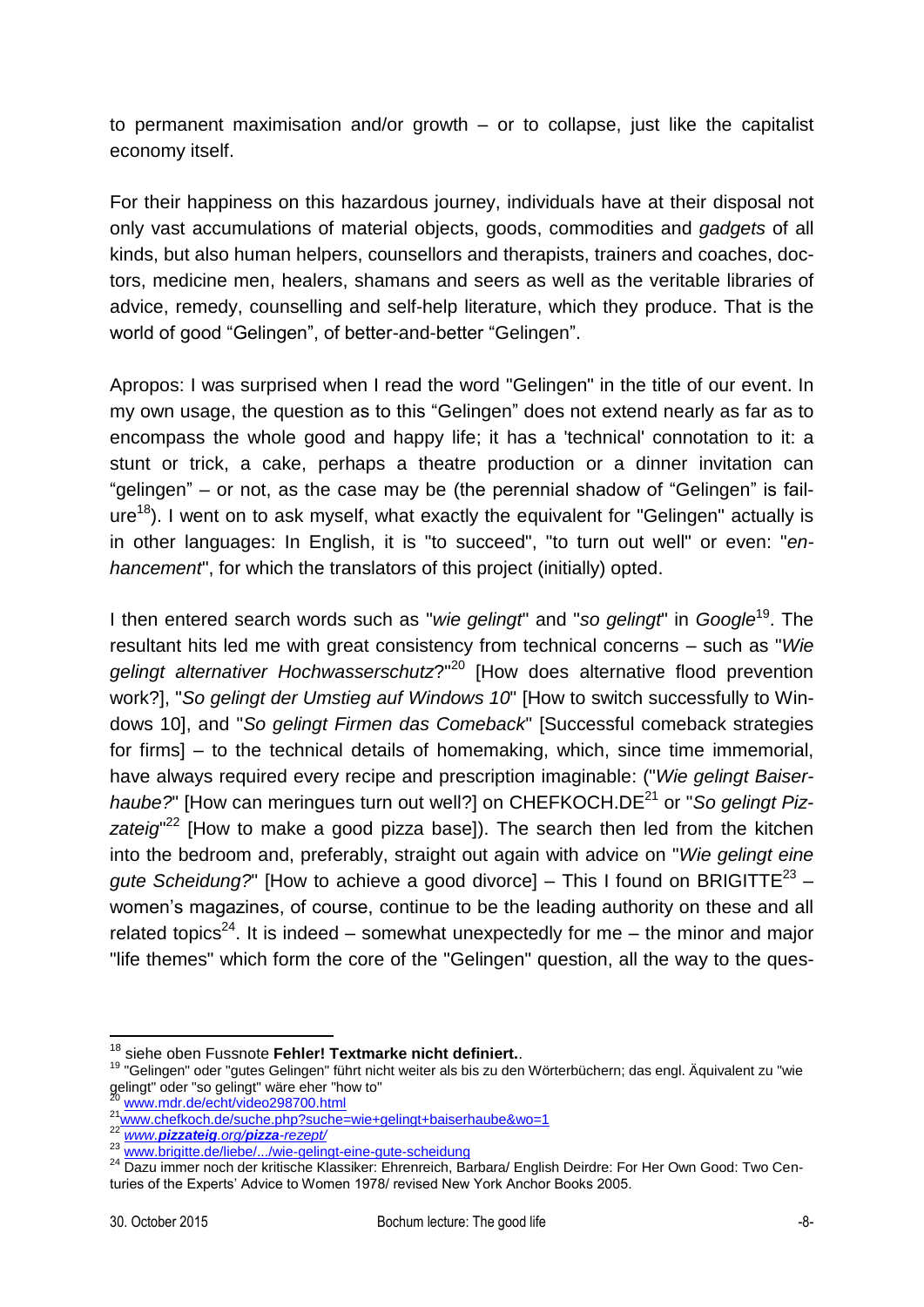tion of happiness: *"Wie gelingt ein glückliches Leben?" <sup>25</sup>* [How can I achieve happiness in life?]*.*

Yes, it is true: This "Gelingen", the technical and strategic *how-to* question, in search of *know-how* learning, wanting to know how I should change a tyre or bake a cake, has become "... the norm, against which people measure their lives"<sup>26</sup>. In other words, the promise of happiness when technology and social technology (or *social engineering*) "gelingen" [succeed, turn out well, bring enhancement] thus becomes metamorphosed from an offer people are given into a demand placed on them.

 $\frac{1}{\sqrt{2}}$ 

For Jean Baudrillard, at the end of the *revolution of well-being* there is the insight that the human right to (a good) life – the constitutionally guaranteed entitlement which citizens of a modern, free and liberal state have to their respective personal *pursuit of happiness* – has turned into a duty, an economic performance which each individual is required to produce:

*"… consumerist man ... regards enjoyment as an obligation; he sees himself as an enjoyment and satisfaction business. He sees it as his duty to be happy ... euphoric and dynamic. This is the principle of maximizing existence ... by systematic exploitation of all the potentials of enjoyment. ... He must constantly see to it that all his potentialities, all his consumer capacities are mobilized. If he forgets to do so, he will be gently reminded that he has no right not to be happy" <sup>27</sup>. "Happiness, written in letters of fire behind the least little advert for bathsalts or the Canary Islands, is the absolute reference of the consumer society: it is the strict equivalent of salvation"<sup>28</sup> .* 

Baudrillard is of the opinion - and I believe he may well be correct – that "consumerist man" is the heir and business successor to the puritan businessman, the operations manager and life manager:

1

<sup>&</sup>lt;sup>25</sup> Wie gelingt ein glückliches Leben? - BRIGITTE-woman.de woman.brigitte.de/leben-lieben/.../gluecklichesleben-1023849/ Am Ende verschwimmen in der Perspektive des "Wie-Gelingt-&-So-Gelingt- Business" die Grenzen zwischen Beruf und Familie, Arbeit und Leben, Profis und Laien zunehmend. Mit Angeboten wie "So gelingt Familie. Hilfen für den alltäglichen Wahnsinn" (Eia Asen, erschienen 2013 in der Reihe Carl-Auer-LebensLust !!! im Auer Verlag) richten sich männliche, aber auch immer mehr weibliche Experten an Familien, in der Regel Frauen, aber auch zunehmend an Männer. Bei Versprechungen wie "so gelingt der Start in die Kita", oder "der Schulanfang" können sich die ebenso Empfehlungen an die privaten Personen, resp. die Kinder und Eltern richten wie an die Kindergärtner und Lehrerinnen. Vor allem in social networks wird die Sender-Empfänger-Relation unklar: Hier stellen mehr oder weniger erfahrene Laien anderen ihre mehr oder weniger guten Ratschläge zur Verfügung, für die sich auch sozial Berufstätige durchaus interessieren dürften, wie zum Beispiel für: "Wie gelingt - ZDFmediathek - ZDF ...www.zdf.de/ZDFmediathek/beitrag/.../Wie-gelingt-Integration%253F).

<sup>&</sup>lt;sup>26</sup> vgl. Programm-Entwurf der Tagung

 $^{27}$  Jean Baudrillard, The Consumer Society: Myths and Structures. London: SAGE 1998. S. 80

<sup>&</sup>lt;sup>28</sup> Jean Baudrillard, The Consumer Society: Myths and Structures. London: SAGE 1998. S. 49. Diese Art der Erlösung soll bereits im Diesseits stattfinden in dem Versprechen forever young and beautiful and sexy - Sexualität anstelle von Tod als Signifikant im gamble on transcendence - um Erlösung.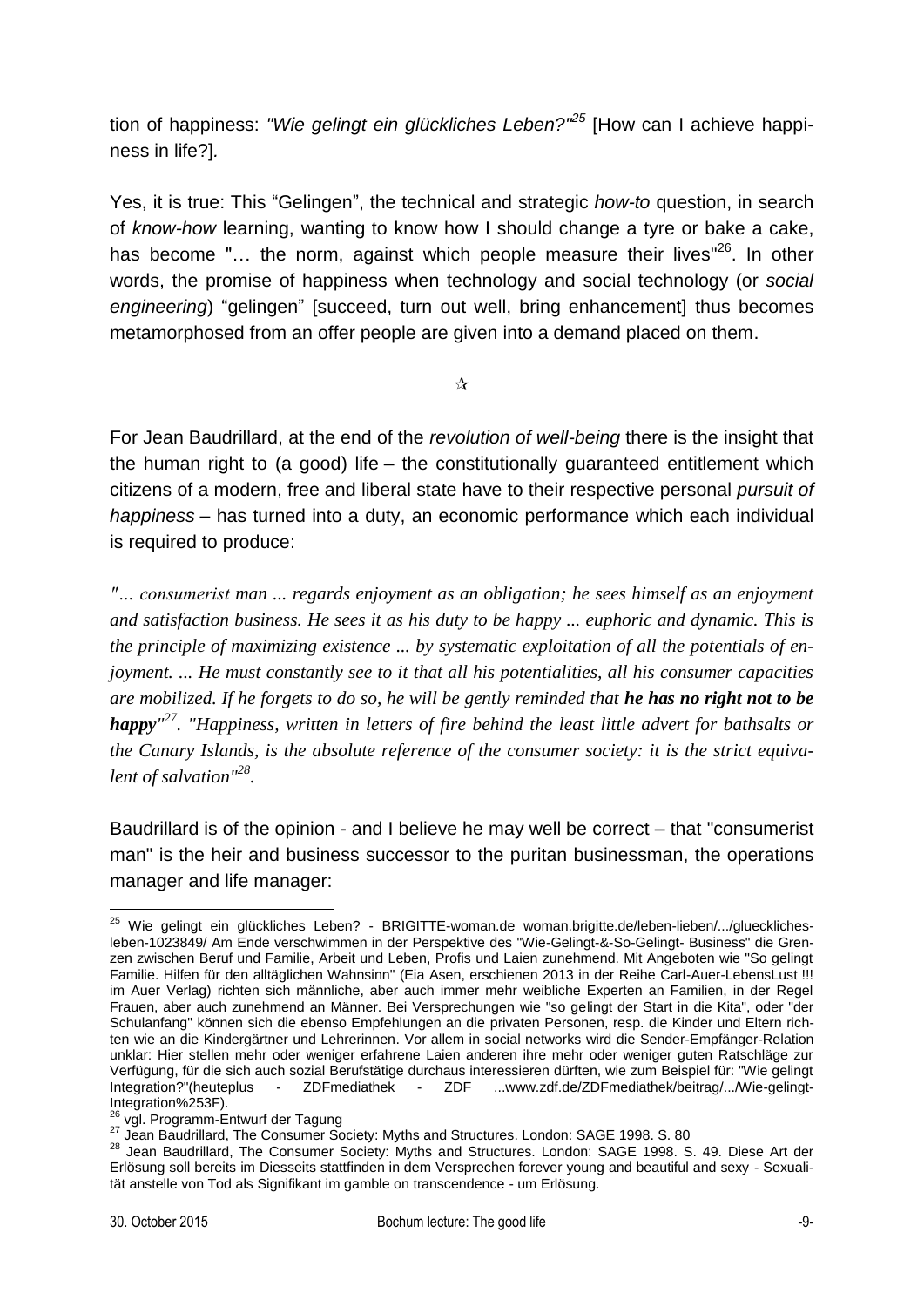*"The puritan regarded himself, his own person, as a business to be made to prosper for the greater glory of God. His 'personal' qualities, his 'character', which he spent his life producing, were for him a capital to be invested opportunely, to be managed without speculation or waste.* 

Whereas the ascetic puritan businessman's investment was in the *well-being* of his soul (in the sense of salvation) beyond his finite body, the consumer who enjoys wellness invests her cosmetic measures in next Monday's job interview, which – if it is successful (*gelingt*), that is, if it gains her a fixed-term placement for the next x months / years – should secure her economic existence for the time being.

Capitalism has undergone a transformation, which is essentially only a switch of emphasis from production to consumption, both of which remain joined to each other as two sides of the same coin, and both of which converge in the concept of investment. Be that as it may, the laws of economics remain the same, and the human agents, that is *we* – although in the meantime *we* has long since ceased to mean *we all,* but far more only a few – inhabit the "inside world of capital", of that capitalism, which, on the other hand, produces more *outside*, more exclusion, more segregation and rejection, more *uberisation* than ever before.

This means the reification and objectification, the computation and calculation of the search for the good, its transformation from a question of being / existence / life to a question of having – having objects, consumer goods, commodities, which we ourselves in turn become – a question of services which we must perform, more of them tomorrow than today, in the permanent escalation, the never-ending advance of higher, faster, further – just like all the cogwheels and machines in this operation.

So, how do we get from here to the question of our conference?

## **II The good life from the perspective of the social professions**

Our agenda over the next few days explores the lives of people in their everyday circumstances (section 1), in their physical and mental health and/or illness and disability (sections 2, 5, 11), the lives of children and life with children (sections 8 and 10), as well as life in international comparison (namely, Russia / Germany) and in the global coexistence of genders and cultures (sections 3, 4, 6, 7 and 9 on music). It closes with a reflection on the religious (and spiritual) dimension (section 12).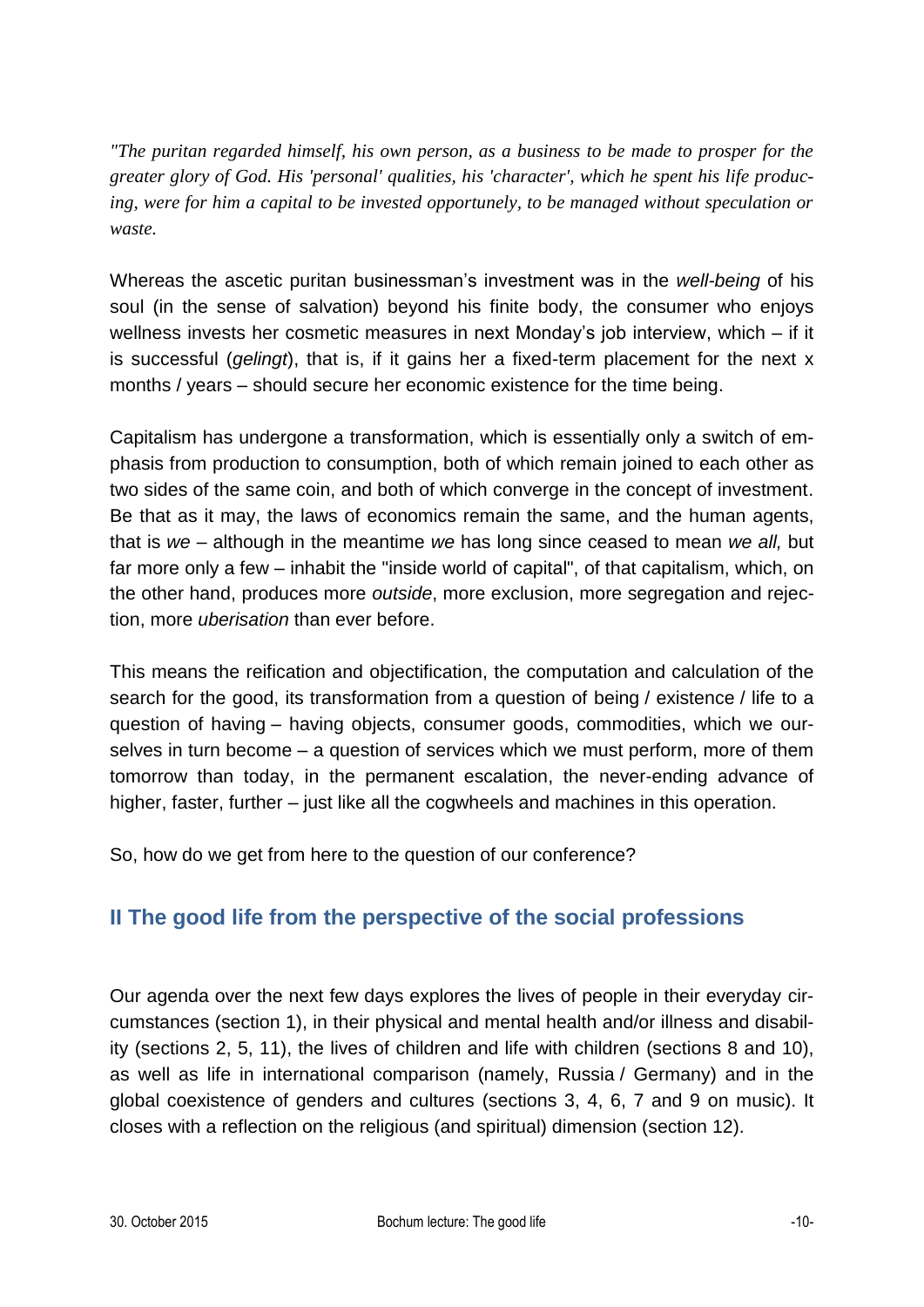So to speak as the "thirteenth fairy" *not* (at least not expressly or perhaps expressly / intentionally not?) invited to the banquet table of our forum are the topics of age, dying and death. And, lastly, lurking there in the shadows: the ancient spectre of "class", the question of the – notoriously unequal – distribution of life's goods between rich and poor and, moreover, the problems of social inequality between givers and receivers, that is, the question of the comparative poverty / (under)payment of the social professions as female occupations.

To be fair, no conference can deal with every single aspect of a subject, and it certainly cannot plough all the furrows of a field as wide as that of social work. And so this is not meant as a reproach, but rather as an observation, which strikes me as relevant, and to which I now append the theses of my lecture:

### **1**

The fact that age, dying and death are missing from the list of subjects is symptomatic of the false, illusionary perspective of the good, the good life, happiness and "Gelingen", which can be traced through the entire history of western thought from the very beginning to the present day. In this lecture, I have very sketchily traced the move from eternal and good order down to technical perfection (enhancement). No matter how different these conceptions may be, one thing they have in common is the illusion of overcoming / transcending or eliminating the conditions of finitude, of going beyond boundaries and/or limitations.

### Fleeing in the face of contingency can take the form:

- of anchorage in a transcendent order, which is perfectly true, good and beautiful, guarantees the unity and integrity of knowledge and being, and promises redemption, eternal life (presence, light without shade) or
- of dynamic perfectibility instead of static perfection in a temporal infinity, to which the linear progress of the Enlightenment leads, based on labour / achievement / struggle, and leading to emancipation of humanity from all chains and to a future mastery of inner and outer nature or
- of a momentary and mundane surrogate salvation, "bath salt" deliverance, promising eternal youth and beauty, not for the whole of humanity, but just for me alone here and now in my bathtub of bliss, my body-and-soul selfie, which is infinitely improvable and, especially, open to beautification (enhancement): "*the strict equivalent of salvation"*.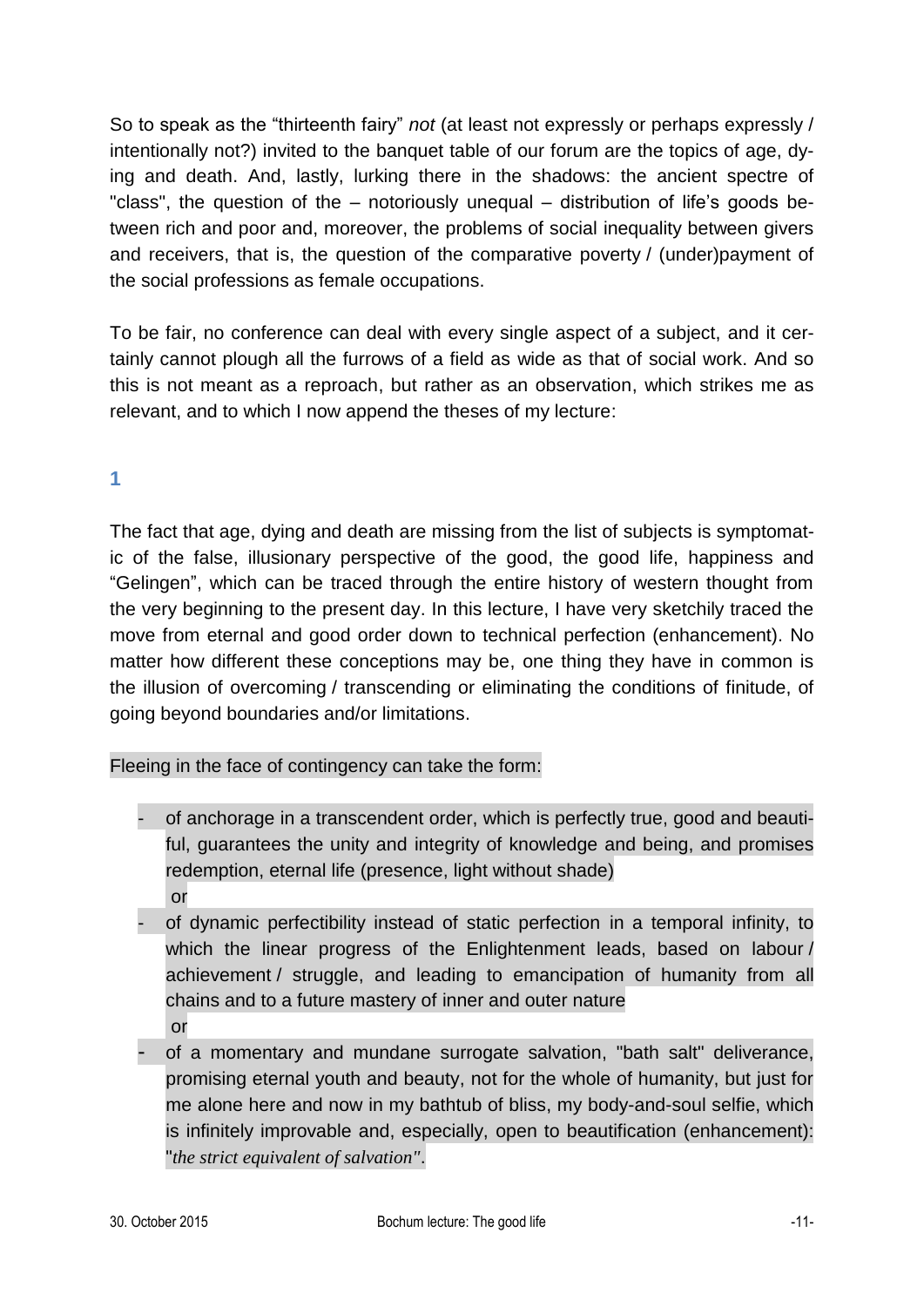In contrast to religion and metaphysics, and to technology and social technology, social work has as its aim not salvation and redemption, but healing and support. To this end, it is essential to work from the assumption and conditions of contingency. Existence in general, but especially human life and knowledge, understanding and action, are all subject to the conditions of contingency.

#### What is contingency?

Arbitrariness, something can be or not be, be this way or otherwise, although neither absolutely free nor self-determined, but

+

Conditionality, dependence on something other / outside, which for its part is also arbitrary and dependent, that is, not absolutely necessitated and determinate

=

Contingency is something, which is neither necessitated nor impossible, which exists neither fully nor not at all, which is neither wholly heteronomous nor wholly autonomous, but rather "not only, but also", oscillating within the confines of time and space:

### Contingency has a temporal dimension:

incipience / bornness + transience / mortality = weaknesses: randomness (fall of the dice) + frailness (decline / decay) = finitude

Hitherto, every single living thing / human is an has been born and mortal: fleeting, transient: not of this world  $\rightarrow$  Alterity 1: the "infinite finitude" (Schelling) – that is the engine that drives the wish machine

### Contingency has a spatial dimension:

Particularity, the infinite folding of each individual in upon themselves: "*je ne suis pas tout*" (Pascal), I am not "master of my own house" (Freud), lack of unity: fragmentation / fragility – the individual is *not* in-divisible (in-dividuum), has no stable identity +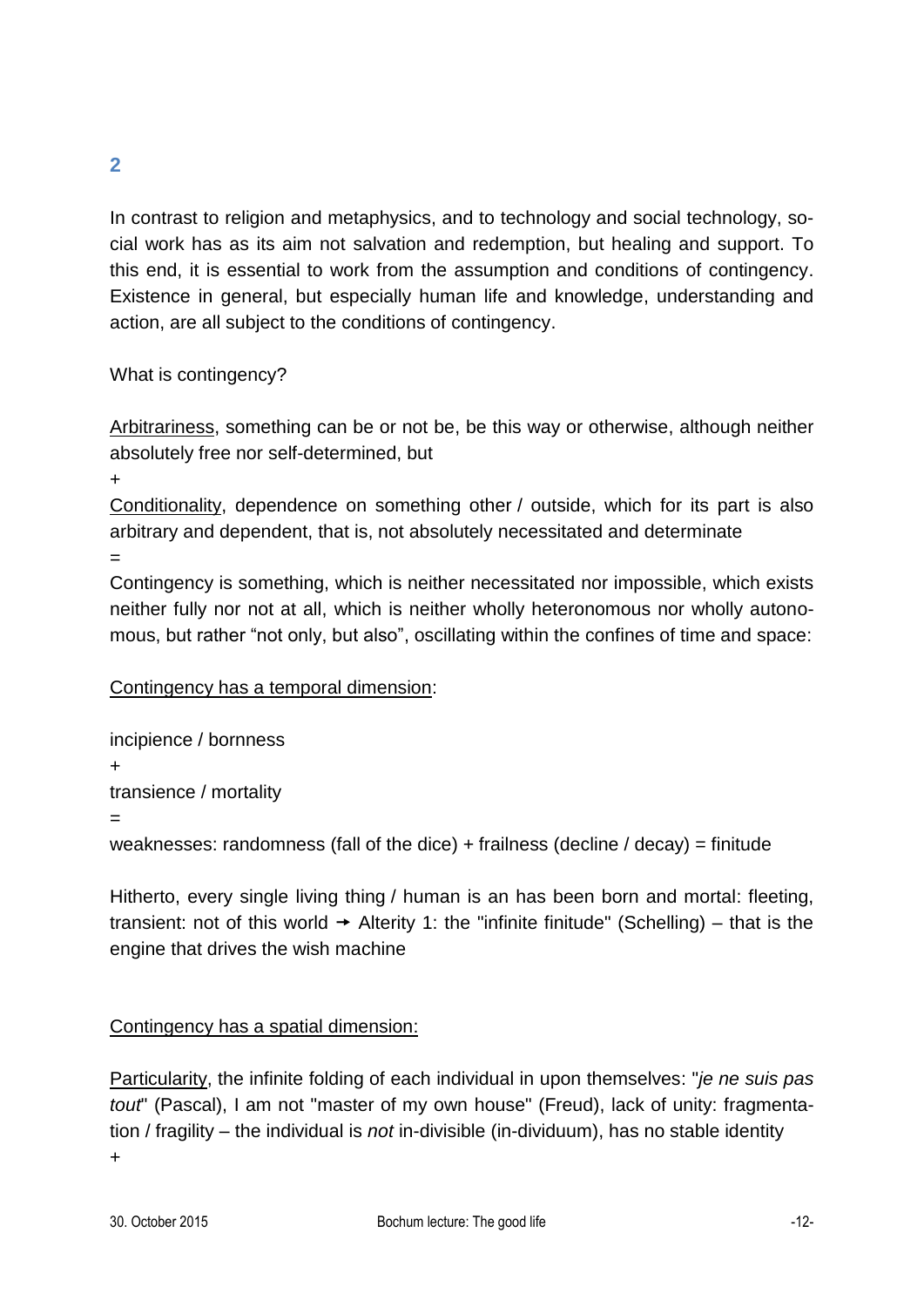Plurality: "*nous ne sommes pas tous*"; lack of integrity of the many / vulnerability

*Particularity* + *plurality* in the sense of multiple and varied, both as being 'folded' on one's self, and also as multiple social and cultural spatial differences

=

Discrepancy / discord / antagonism / conflict with one's self and with others  $\rightarrow$  Alterity 2: alienness, lack of order / chaos / *bellum omnium* ...

## **3**

From the perspective of the illusionary notion of perfection and perfectibility (wholeness / unity / eternity / presence / light / infinity), the conditions of contingency appear as deficient, as "curtailment of being", as weak and sick, as dark and dirty, pain and struggle. This false view results in a contempt for life in its particularity and plurality – in that hostility towards the body which is present with us still, covertly so in the latest *wellness* body cult.

This contempt of weakness affects not only those who are directly and visibly afflicted, but also those who care for them. This is where the low esteem for social work is rooted: those who clear away others' mess are themselves messy; those who stand alongside others in their weakness are themselves weak. Social work is life and limb service: slave labour, women's work, "underling's" duty.

### **4**

Social work is care work; it arises out of conditions of contingency; and it encompasses every possible aspect of existence:

It is these very conditions of contingency, that is: natality, morbidity and mortality, randomness and frailness, precarity and volatility, the weaknesses of life, which give rise to the primary necessity for caring. Caring is concerned with the major life limits of beginning/birth and end/death and with the perils that lie scattered between them: accidents, illness, disability – occurrences which, even within lifetimes, render the constant presence of the limits manifest, at each and every moment and for all living beings. Not only the unalterable (that is, if only in a negative sense, 'certain') limits of life and death and the unsure transitions between them demand attention, care and action, but also the growth, development and evolving, the formation and shaping of life *en route* between growth and decay, all fall under the focus of caring. The tasks involved relate to the body and its day-to-day maintenance (nurture, care) as well as its restoration (regeneration, recovery: recreation) and transmission (sexuality, gen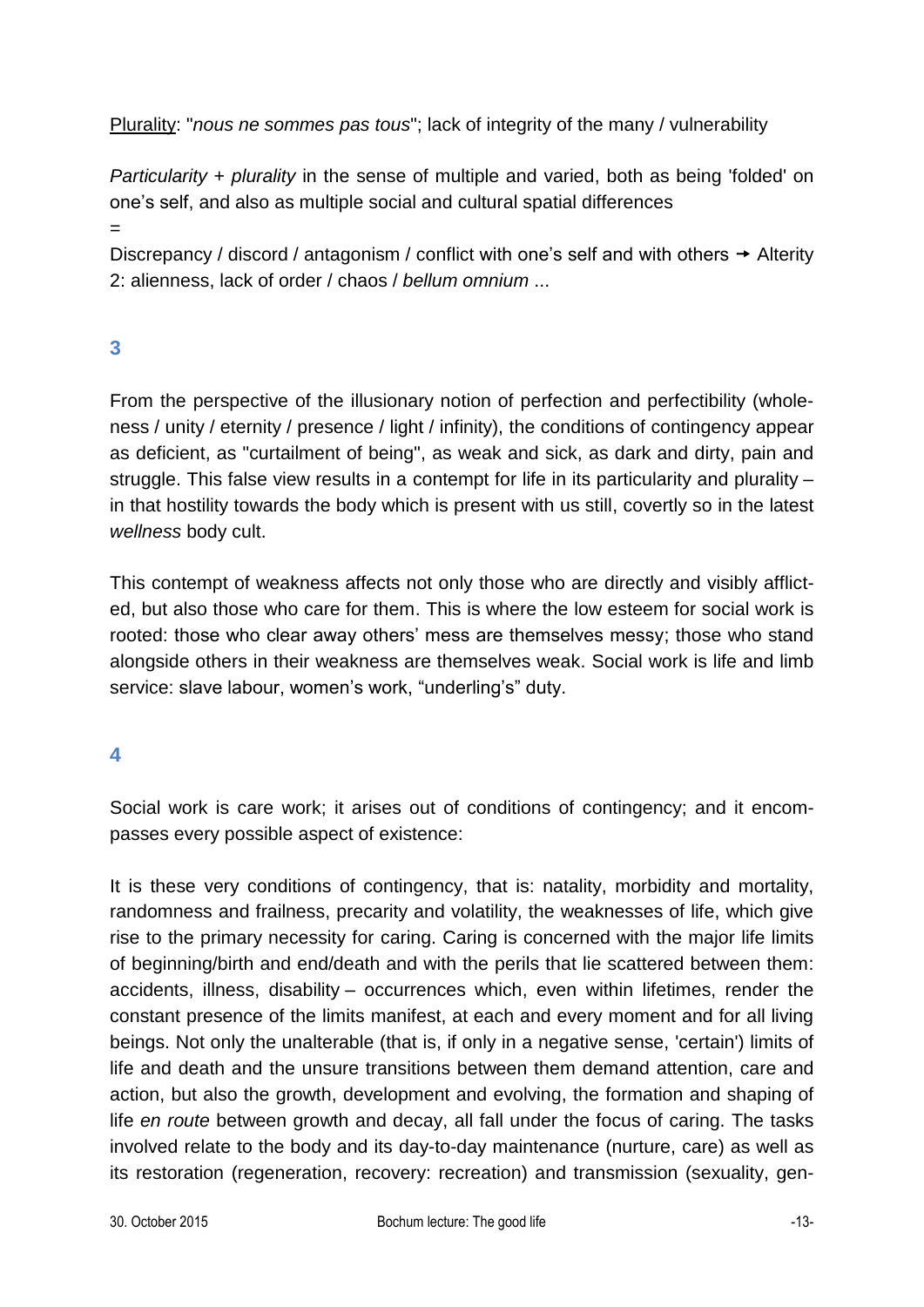erativity: procreation). Although so closely aligned to 'matter', to the 'material' world, the scope of life care nevertheless extends beyond the body. In the form of nurture and education, it relates to mind and soul. In the dimension of teaching and learning, care ranges from the training of (bodily) practices and customs (habitus) and the formation of character (abilities, characteristics, virtues) all the way to imparting social skills and orientation (rules and norms) with the objective of forming personal identity (individuation) and social lifestyles (socialisation).

In all of its aspects, life care is bound to creatureliness and aliveness, to material nature, while at the same time pointing beyond them. One of its characteristics is that the various dimensions are interwoven; a separation of the levels, a gradation leading upwards from the realm of the bodily 'below' via the spirit to the soul 'above' is misleading and wrong. Nor is it any more possible to separate the dark aspects of life from the bright ones. Care is about coping with the necessities of life in its paucity and need, and – insofar as this succeeds (*gelingt*) – life can produce an effervescent fullness, abundance and profusion – yet without thereby being enabled to move definitively beyond life's limits. Care relates to the joy and suffering of human existence; it comprises a broad spectrum of more or less arduous work designed to secure the 'upkeep' or sustenance of life; but it can be 'upbeat' or entertaining too – in the broadest sense of the word, the sense of pure, non-directional, carefree communication. Care relates to the entire lifecycle. Accordingly, the active tasks of caring have circular, repetitive traits. This kind of work is never 'finished', the conversation has no ultimate goal, knows no conclusion; life is a 'talking shop' in which there is no end to either cares or caring.

Care is pitifully and woefully chained (passive) to the wheel of life, but it also 'takes care' (active) to ensure that the wheel keeps turning. Care governs every kind of activity concerned with verbal communication and/or non-verbal interaction between people. In care, signs and bodies, form and matter, laughter and tears are linked – care is what "holds life and limb / body and soul together".

### **5**

Whereas self-care and life care were traditionally based at home (modern: in the privacy of the home) and bashfully concealed or hidden from view ("discretio"), these same topics have become more and more publicly visible in the course of the  $20<sup>th</sup>$ century: They attract the attention of state (social and ecological) policies as well as the business interests of the private sector. Under both regimes, whether directed by the state or, increasing so, under the governance of the market, life care is subjected to professionalization. CARE has long since come to constitute a broader and broad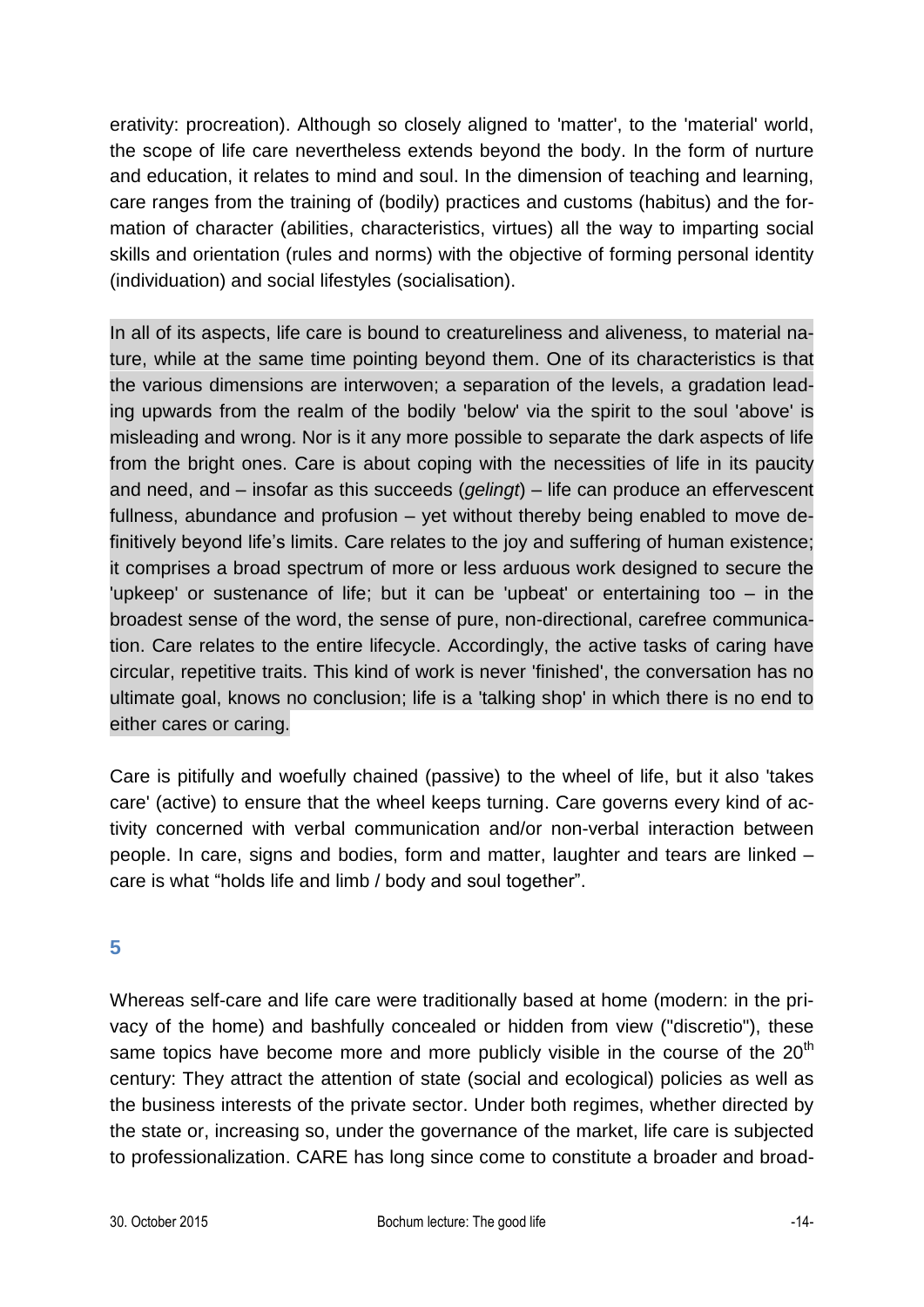er spectrum of social work / services in social professions. Social work comprises all activities of people, for people and with people, all relations between people as well as all reflections arising out of life's growth and decay. Social work is life care / care, regardless of whether this work is done privately, professionally, or voluntarily.

## **6**

Whereas the first waves of major technological revolutions in the Industrial Age were concerned with the production and distribution of material goods, the innovations in information and communication technologies and in medicine and reproduction technology have an immediate impact on life itself (*life sciences, care industries*). These developments fundamentally revolutionise life and life care; they are the real causes of the "care revolution", which is so much the subject of contemporary debate. They give fresh impetus to the old dream of escaping from contingency, of overcoming weakness and finitude. They reinforce the use and importance of technology and social technology.

Changes and shifts to life's limits / contingency will continue to take place as they have always done. Overcoming these limits or stepping beyond them, on the other hand, is something that has never yet happened, and is hardly ever to be expected.

*"Modernity has accomplished many far-reaching transformations, but it has not fundamentally changed the finitude."<sup>29</sup>*

**7**

Life in this mortal vale of tears is not good and there is no "salvation" beyond it. None of us are self-made men/women and/or engineers of our own fortunes. Life has limits, and within these limits, people are dependent on each other in spite of all otherness, and of the limits/barriers within us and between us.

In closing, let us return once again to the question of life and life-care work's "Gelingen" [success, enhancement, turning out well]. Social work can and should *satisfy* (zufriedenstellen) – so, instead of "good", "very good" and better and better still; excellent, outstanding / exceptional and increasingly higher, faster, further enhancement without limit, the disappointing old German school grade 3: only "befriedigend" (satisfactory)?

<sup>1</sup> <sup>29</sup> Berger, Peter / Brigitte Berger/ Hansfried Kellner: The Homeless Mind. Modernization and Consciousness. New York: Random House 1973. S. 185.